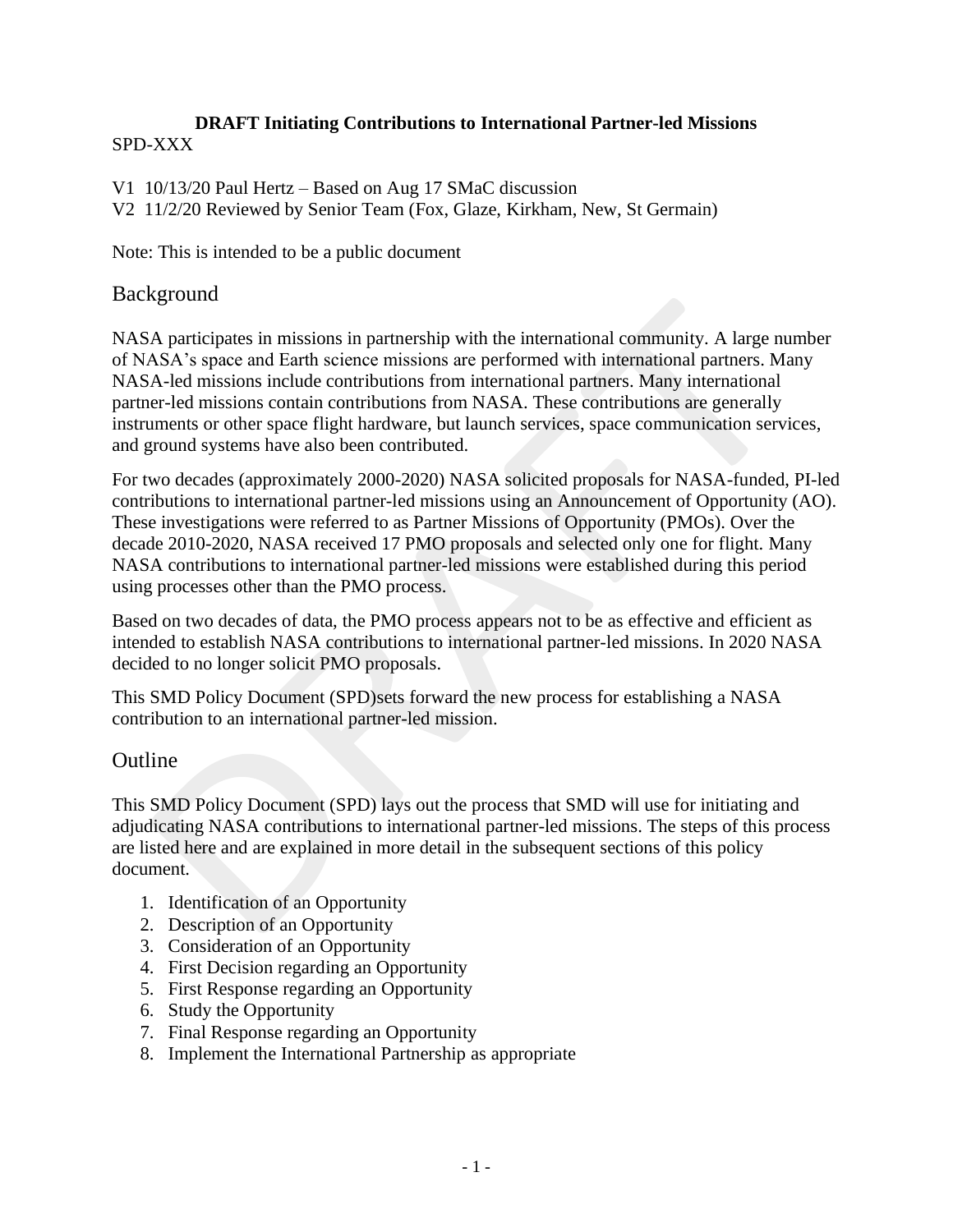### Step 1. Identification of an Opportunity

An opportunity for a NASA contribution to an international partner-led mission is identified when an idea is brought to SMD's attention.

- a) The idea could be brought to SMD's attention by an international partner seeking a NASA contribution.
	- i. The idea can be brought forward at either the Division level (to the Division Director) or the SMD level (to the Associate Administrator).
	- ii. If it is brought forward at the SMD level, it should be pre-briefed at the Division level in advance. In all cases, subsequent consideration by NASA will be led by the appropriate Division.
- b) The idea could be brought forward by a NASA Center.
	- i. It is assumed that the Center has been in contact with a counterpart in the mission's lead country, either directly with the international partner or with an implementing organization.
	- ii. The idea should be brought forward at the Division level to the appropriate Division Director)
- c) The idea could be brought forward by any member of the community; the more specific the suggested idea, the better.
	- i. A community member may submit an idea to the appropriate Division Director at any time.
	- ii. SMD will issue an NSPIRES notice annually informing the community of this open opportunity.
- d) Any submission should address as many of the descriptive and advocacy elements of Step 2: Description of an Opportunity as possible.

### Step 2. Description of an Opportunity

SMD should ensure it has adequate information to consider the idea.

- a) Even before gathering more detailed mission and contribution data, a negative answer may be obvious from programmatic considerations.
	- i. Programmatic considerations that may result in a negative answer include: the opportunity is low priority, the opportunity is unaffordable, the opportunity does not fit in with the balanced portfolio, the opportunity is scientifically redundant with the current program, etc.
	- ii. When the opportunity is declined due to programmatic considerations, a preliminary response should be given to the international partner (Step 5).
	- iii. If appropriate, the source of the idea (i.e., the Center or the community member) should be informed of the preliminary response.
	- iv. In the case of an immediate negative answer, it is not necessary to gather additional information.
- b) SMD, through the appropriate Division, should gather, at a minimum, the following information from the U.S. advocate for the contribution (i.e., the Center or the community member) and other sources, to the extent that the information is known: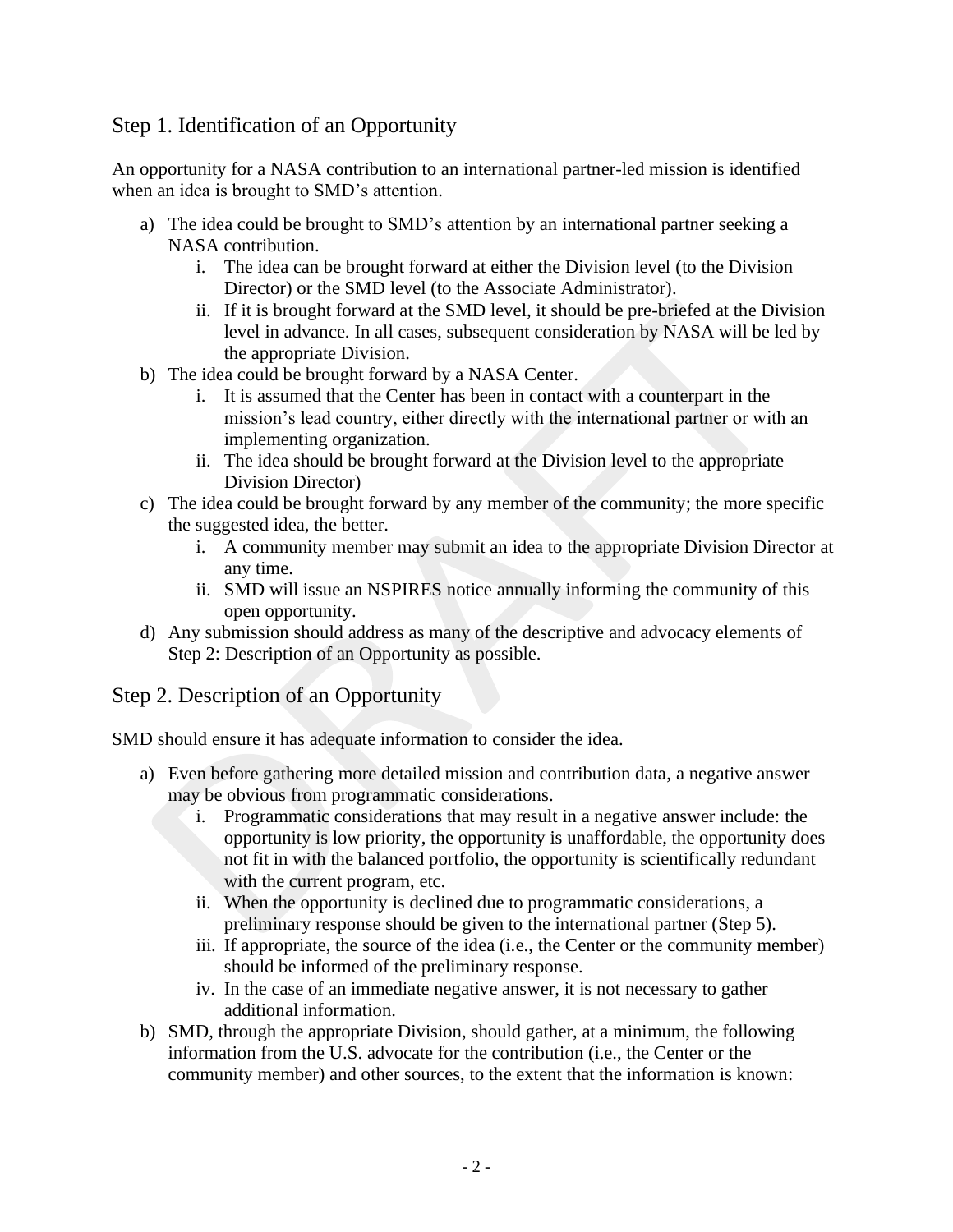- i. Information about the host mission (science objectives, notional mission architecture and capabilities, other known or potential international partnerships, notional schedule, programmatic status in host agency)
- ii. Information about the proposed NASA contribution (technical description, notional cost and schedule)
- c) SMD, through the appropriate Division, should gather arguments from the U.S. advocate for the contribution (i.e. the Center or the community member) and other sources:
	- i. How does this proposed NASA contribution support NASA's science objectives, Decadal Survey priorities and recommendations, community recommendations, etc.? How does it complement the NASA mission plan, the SMD Science Plan, the Division's implementation plan/roadmap?
	- ii. Why is it appropriate for NASA to make this particular contribution, e.g., does it draw on unique U.S. capabilities, does it draw on U.S. mature or heritage technology, does it offer compelling science to the U.S. science community at an acceptable cost and risk?
	- iii. What does the U.S. science community get out of the proposed international partnership, e.g., will there be open opportunities for participation by U.S. scientists, will the data be publicly available in a useable form to the U.S. and international science community?

# Step 3: Consideration of an Opportunity

SMD should consider the idea. Consideration of a proposed NASA contribution to an international partner-led mission is an inherently subjective process.

- a) SMD should consider the scientific, technical, schedule and programmatic aspects of the proposed NASA contribution to an international partner-led mission.
	- i. Does this proposed international partnership sufficiently advance SMD's science g oals? SMD's science goals include whether the science is high priority, whether such an international partnership is consistent with implementing the appropriate Decadal Survey, etc.
		- A. It might not be possible to answer this question without a study or solicited proposal, followed by an independent peer review.
	- ii. Is this proposed international partnership feasible at acceptable risk? This consideration includes the heritage of the proposed contribution, the technology readiness of the proposed contribution, SMD's plans for continuing investment in relevant technologies, etc.
	- iii. Can SMD afford this proposed international partnership? Affordability includes t he availability of the budget required, as well as whether this proposed international partnership aligns well with SMD's portfolio or whether it causes imbalance, including imbalance between NASA-led missions and partner-led missions.
	- iv. Does SMD want to be the junior partner on this mission or similar missions? This consideration includes whether this proposed international partnership complements SMD's missions and mission portfolio, whether this proposed international partnership would displace a planned or potential future SMD mission, etc.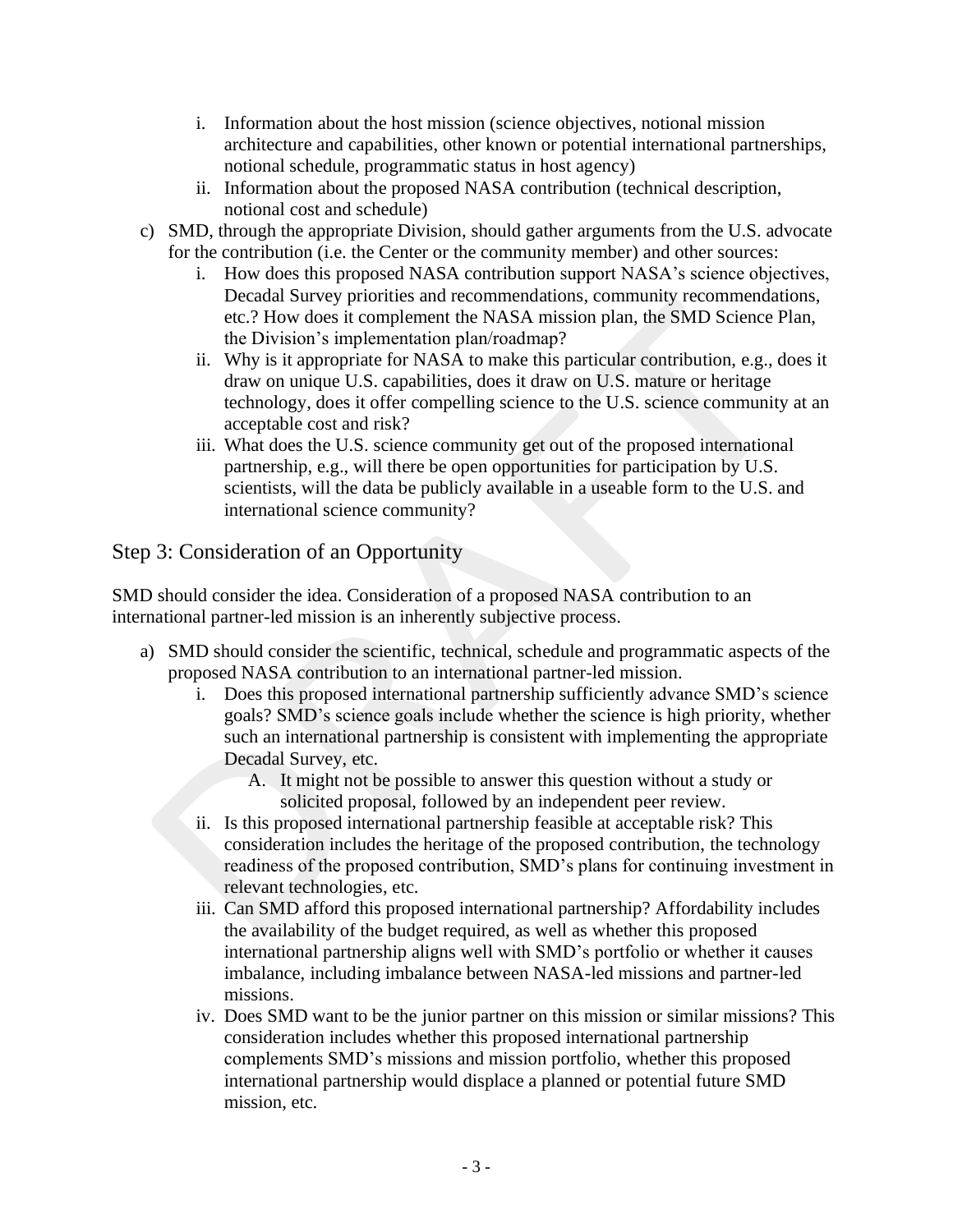- A. It might not be possible to answer this question without a study or solicited proposal, followed by an independent peer review.
- v. Does the timing of the proposed contribution, the host mission, and the necessary budget align with SMD's planned investments and investigations?
- vi. What are the considerations regarding the broader contextual relationship with the proposed partner and the timing of the proposed international partnership, as well as and constraints on NASA's ability to enter into an international agreement with the partner?
- b) SMD should consider whether this partnership would meet the criteria in SPD-37 on Principles for Collaborations on Missions with International Partners. SMD should consider whether the proposed international partnership will:
	- i. Expand U.S. leadership in space and Earth science (i.e., NASA partners strategically with international counterparts when such collaboration supports NASA's highest priorities, per decadal survey, agency priorities, or anticipating impact & visibility at a civilization level); or
	- ii. Align the international space and Earth Science community with U.S. values and policy constructs (e.g., "peaceful use of outer space," open data, open models, merit-based competition); or
	- iii. Allow NASA access to international capabilities critical for strategic missions but not of sufficiently high priority for U.S. to develop or implement; or
	- iv. Leverage technology developed for earlier missions for increased science gain; or
	- v. Solidify NASA as the partner of choice for new entrants; or
	- vi. Introduce emerging partners to NASA science standards and methods.
- c) SMD should again consider the programmatic considerations listed in Step 2.

### Step 4. Preliminary Decision regarding an Opportunity

The SMD Associate Administrator (AA) is the decision authority for NASA contributions to partner-led missions.

- a) The appropriate Division Director will discuss the opportunity with the SMD AA.
- b) The SMD AA can request that the issue be brought to a meeting of the SMD Science Management Council (SMaC) for a wider discussion.
- c) With input from the appropriate Division Director, and optionally the SMaC, the SMD AA will decide on a preliminary response and next steps.
- d) The SMD AA may delegate to the Division Directors decision authority for smaller contributions to partner-led missions. Smaller contributions are generally consistent with suborbital-class investigations or ISS pressurized payload investigations in the research programs.

# Step 5. First Response regarding an Opportunity

The SMD AA, or their delegate, in coordination with OIIR, will provide a preliminary response to the proposed international partner.

a) The proposed opportunity can be declined for any one of the considerations described in Step 2 or Step 3.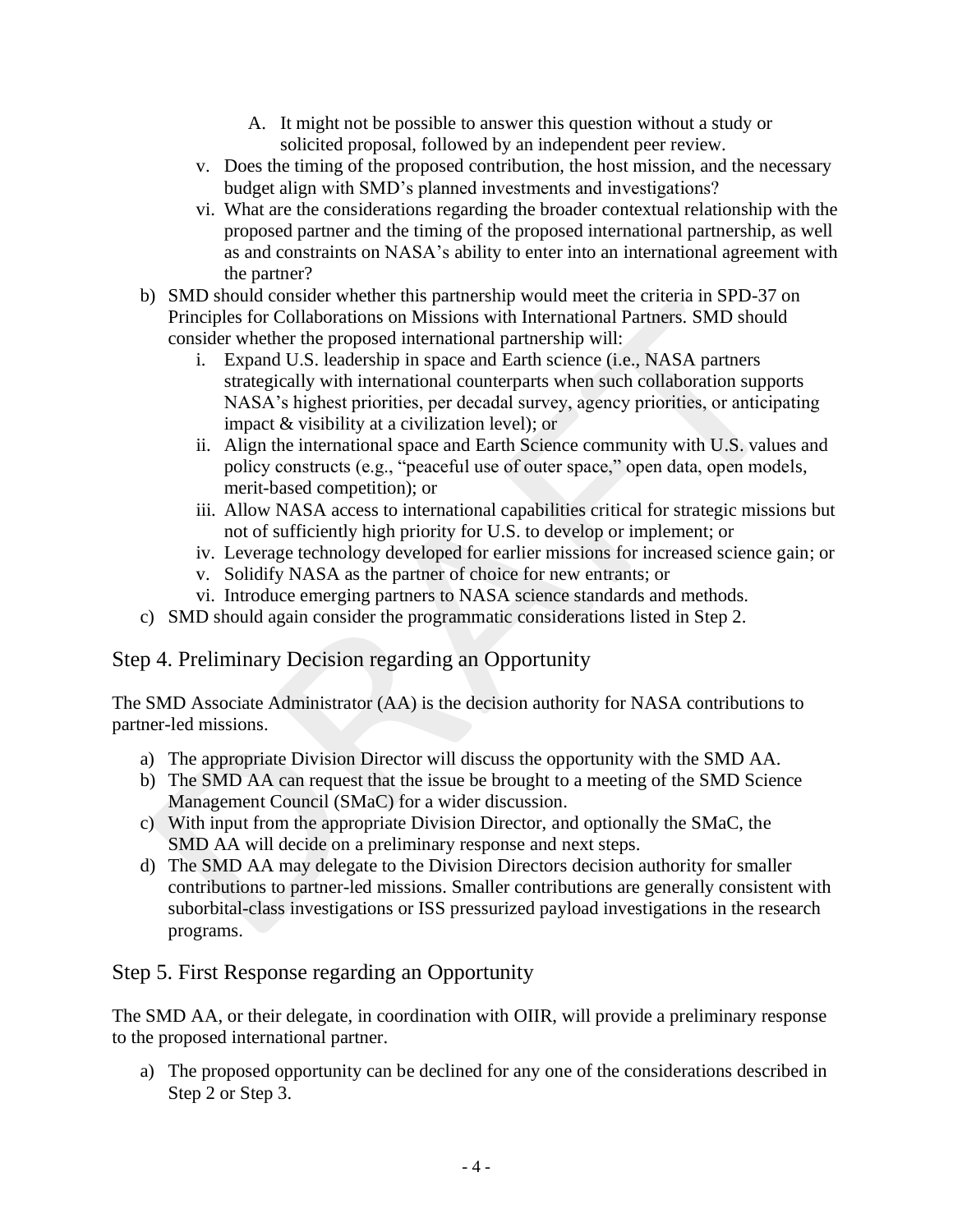- i. No further Steps in this policy document are undertaken.
- b) The proposed opportunity can be preliminarily accepted.
	- i. Implementation of the opportunity should now be undertaken; see Step 8.
- c) If there is insufficient information to support a decision, then further study should be undertaken.
	- i. The response to the proposed international partner should indicate that there is interest on NASA's part, but that a final decision depends on acquiring additional information, generally more definition of the proposed schedule, cost and risk.
	- ii. SMD should propose the next step forward, generally a joint study or a more definitive proposal. See Step 6.
	- iii. SMD should make it clear that its final decision will depend on the outcome of the study or proposal, and that conducting a study, or requesting the proposal, is not an indication of commitment; SMD reserves the right to decline the proposed opportunity for any reason, including that it is too expensive, too risky, or offers inadequate science return to the U.S. community.
	- iv. After completing the study, come back to the AA/SMaC and repeat Step 3 and Step 4.
- d) If appropriate, the source of the idea (i.e., the Center or the community member) should be informed of the preliminary response.

### Step 6: Study the Opportunity

SMD, in partnership or in consultation with the proposed international partner and supported by the Office of International and Interagency Relations (OIIR), will conduct an appropriate study or will request an appropriate proposal. The purpose of this exercise is to provide the decision authority with all of the information needed to make a final decision regarding the proposed contribution to the partner-led mission.

- a) The circumstances for every proposed partnership are unique at this point. The SMD AA and the appropriate Division Director will structure the study or proposal request to meet the needs of the individual circumstance.
- b) Generally speaking, it may be necessary to have technical information comparable to that included in a PMO proposal to enable a final decision. Only when a proposed opportunity has passed programmatic and preliminary science, technical, and cost scrutiny will a study or proposal be requested.
- c) Before conducting a study, thought should be given as to the impact of the selection of study participants on any future open competition.
	- i. If a study is for a specific NASA contribution, then the selection of study participants may constrain the acquisition strategy, should NASA proceed with the partnership.
- d) After completing the study or evaluating a proposal, preliminary feedback on the findings of the study should be provided to the international partner.